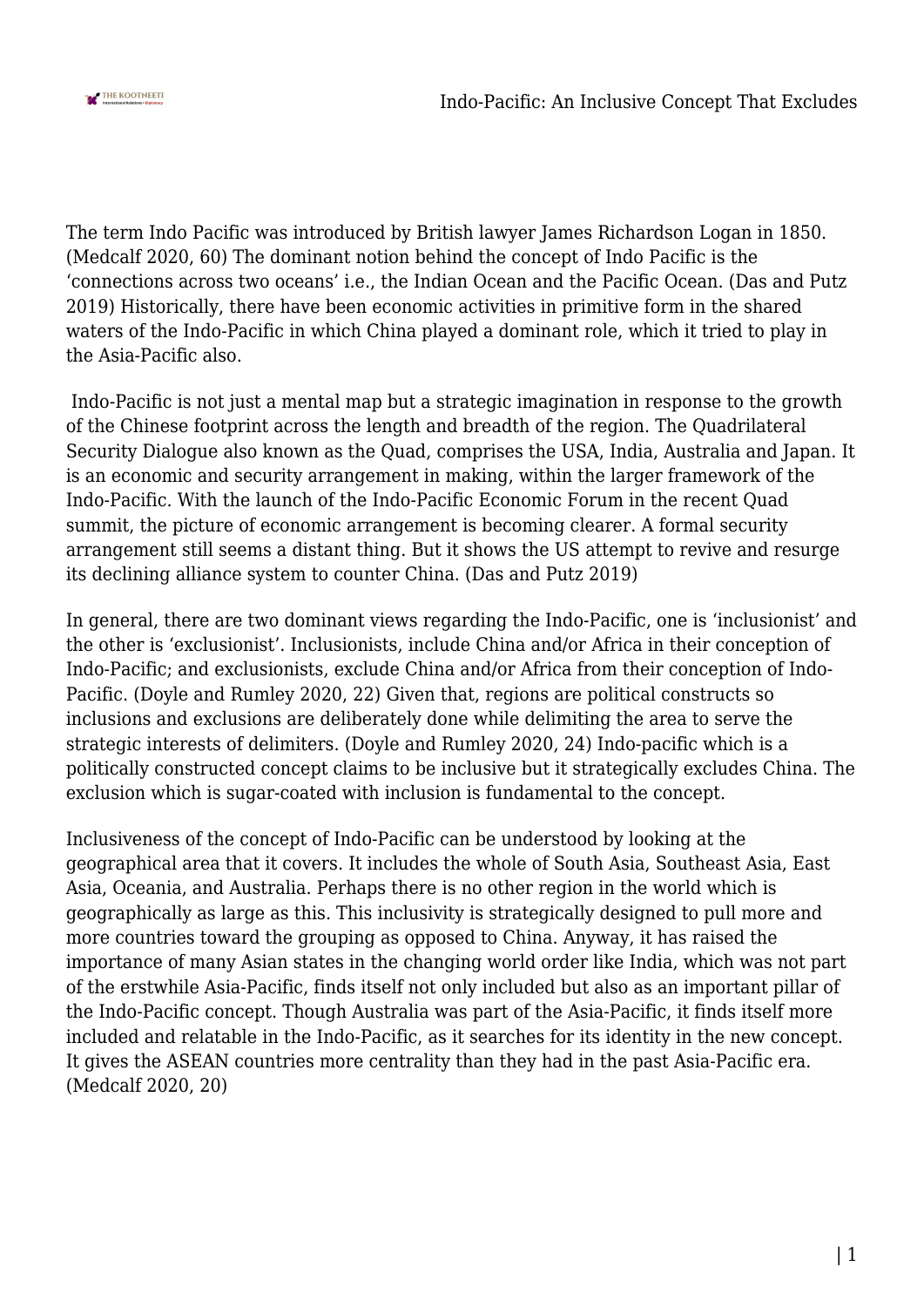



In every meeting of Quad, it is taken care of not to mention China. What does this nonmention mean? It means mentioning it without mentioning it. In simpler words, it means that, though nobody takes the name of China but every member state on the table knows whom their policies are targeted at. What is the ultimate aim of the policies and Indo-pacific concept at large?

 According to Dennis Rumley and Sanjay Chaturvedi, the basics of principles and processes of regionalization says that 'all regions are human constructions' and 'there is no such thing as a 'natural' region'. Therefore, some states are inevitably excluded from the constructed region while others become members. In short, the constructed region is a product of the purpose, the spatial vision, and the strategic goals of that which/who delimits it. (Doyle and Rumley 2020, 24)

Precursors of the Indo-Pacific can be traced back to thousands of years to a primitive economy of regional maritime trade and migration. (Medcalf 2020, 21) This is the claim which is often made regarding the naturality of inclusiveness of the region. The present-day Indo-Pacific is a political construct and the context in which it emerged in modern time shows that by no means it was to include everyone. The idea gained currency in the context that, seeing the growing Chinese assertion in Asia-Pacific, Shinzo Abe came forward with the slogan of 'Free and Open Indo-Pacific' in 2007, and 'the rule-based order' was also popularized. It was a clarion call to all the states in the region to act in concert and exclude China to check its dominance in the region.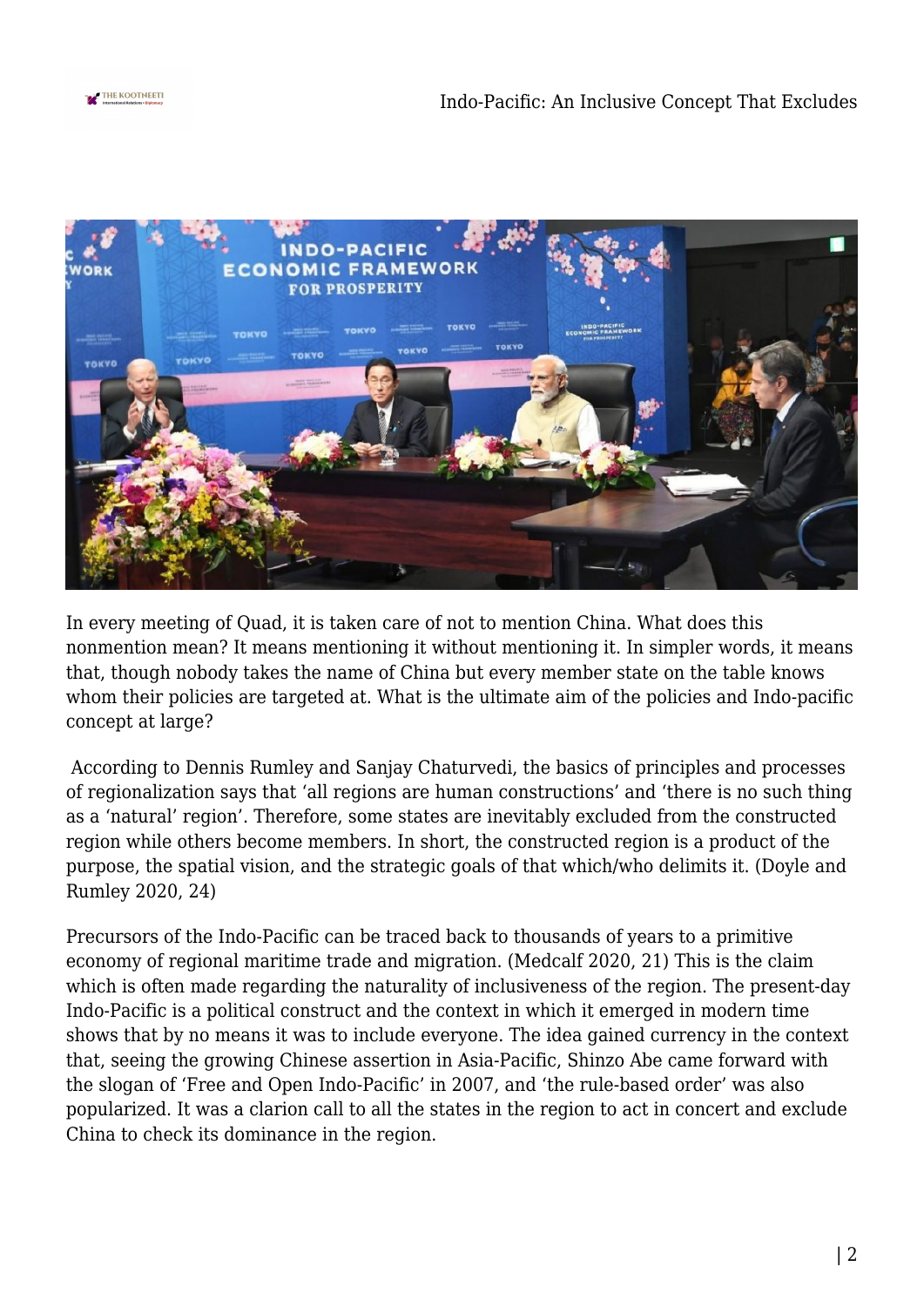

A popular Chinese poem named Tao Te Ching, says that, 'recognise beauty and ugliness is born, recognise good and evil is born'. (Addiss, Laozi, and Lao-Tzu 1993, 26) When seen from this perspective we find on one hand formation of a region brings countries of a certain geographical area together showing inclusion, on the other hand, it suo motu excludes the area outside the region, which depicts exclusion. It geographically excludes areas outside its construct of Indo-Pacific and it politically excludes the areas which fall under its construct of Indo-Pacific. As Katzstein has rightly said that regions are political creations, therefore in this region, delimiters of the area have the political mileage and strategic necessity to exclude China. (Katzenstein, n.d., 129)

Chinese foreign minister Wang Yi publicly rejected the concept of Indo-Pacific as an 'attention-grabbing idea' that 'will dissipate like ocean foam'. (Medcalf 2020, 118) To this Rory Medcalf argues that it is China's own behaviour in form of expanding military, economic and political presence in the region which is making the Indo-Pacific real. (Medcalf 2020, 14) It can be said in other words that China's rejection of the concept of Indo-Pacific, shows Chinese discomfort with the concept, that's what Indo-Pacific aims to achieve. After all, it was not made to please China.

Here the question arises if China would have accepted the concept of Indio-Pacific, what would have been its fate? If China would have accepted it the whole purpose of conceptualizing the Indo-Pacific would have been jeopardized. But the thing is that countries which have driven the idea of Indo-Pacific, knew very well that if China accepts IndoPacific and makes itself a part of Indo-Pacific, then it is 'subdued without war' in the words of Sun Tzu. (Tzu 2009, 11) So, when it does not accept the concept of Indo-Pacific, it makes Indo-Pacific more real, as since its inception it was aimed to not get accepted by China. So, it was a kind of checkmate by the countries driving the concept of Indo-Pacific.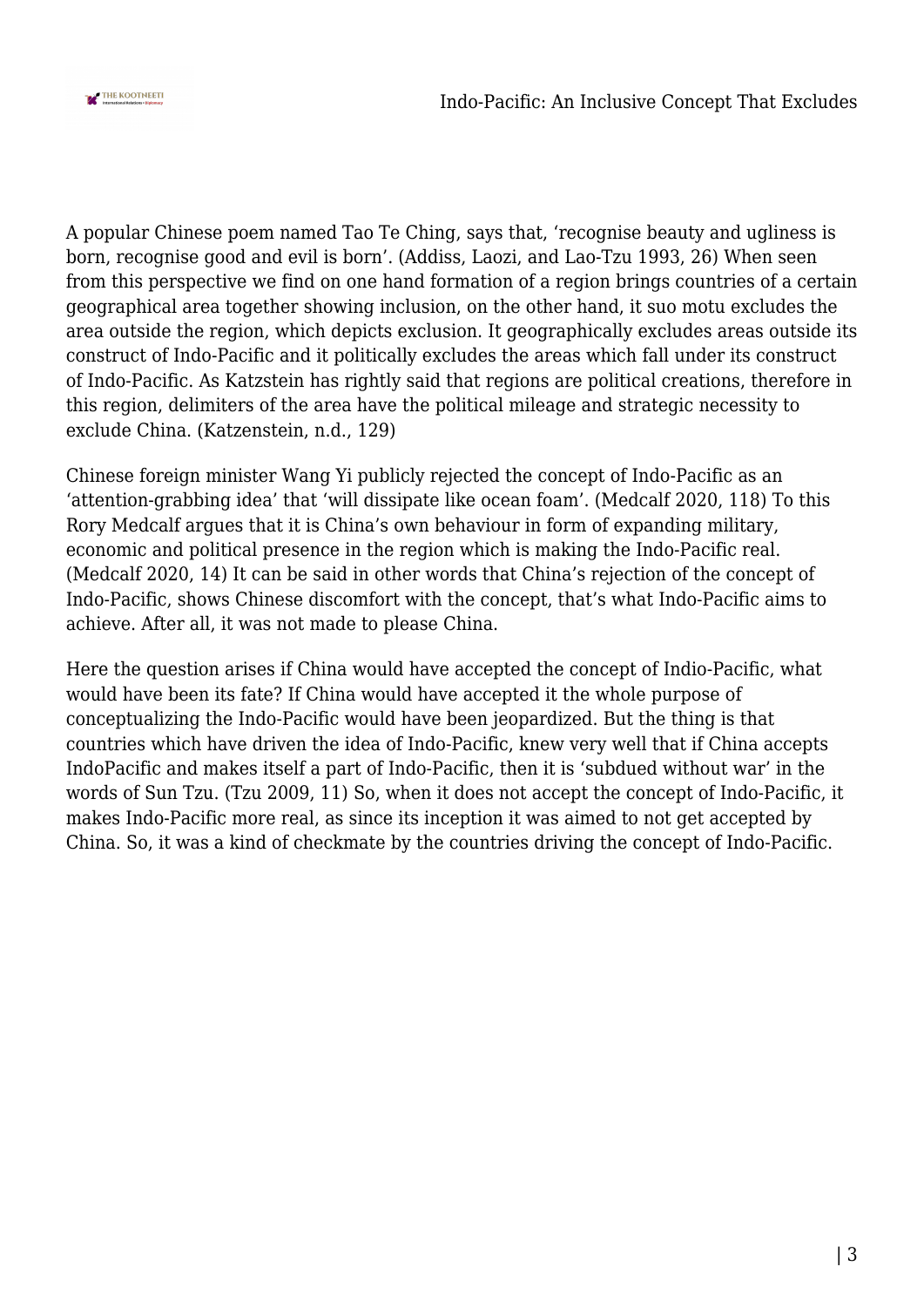



Supporters of the Indo-Pacific concept say that it is inclusive to the extent that it rejects the centrality of China or the USA. It signals that China and the USA are not the only two nations that count, and warns against the psychological trap of what Bilahari Kausikan calls 'false binaries', of choosing between China and the USA. (Medcalf 2020, 16-17) It is to transcendence the binary between China and USA. Simply saying that there is no binary but multilateralism, is not going to make any difference unless the state actors in the Indo-Pacific region don't see themselves as an active player in the ongoing game. But the reality is that they have not discarded the belief that the Indo-Pacific is a game being played between the binaries of the USA and China therefore, they are busy either balancing, bandwagoning or hedging. Because they know that the Indo-Pacific is both the cause and the consequence of the power tussle going on in the region. This balancing act helps them to act as a 'laughing third party'. Both the parties tempt them with various aids and other temptations to pull them towards them. Now, they are the holder of the balance, garnering most of the benefits. The USA has donated 300 million coronavirus vaccines to the Indo Pacific region, which amounted to around 30% of its global contribution. U.S. foreign direct investment in ASEAN countries totalled \$328.5 billion as of 2020, making the United States ASEAN's largest source of investment. On the other side, Chinese trade with Southeast Asia, touched \$685 billion in 2020, which is more than double of the region's trade with the USA. (Lakshman 2021)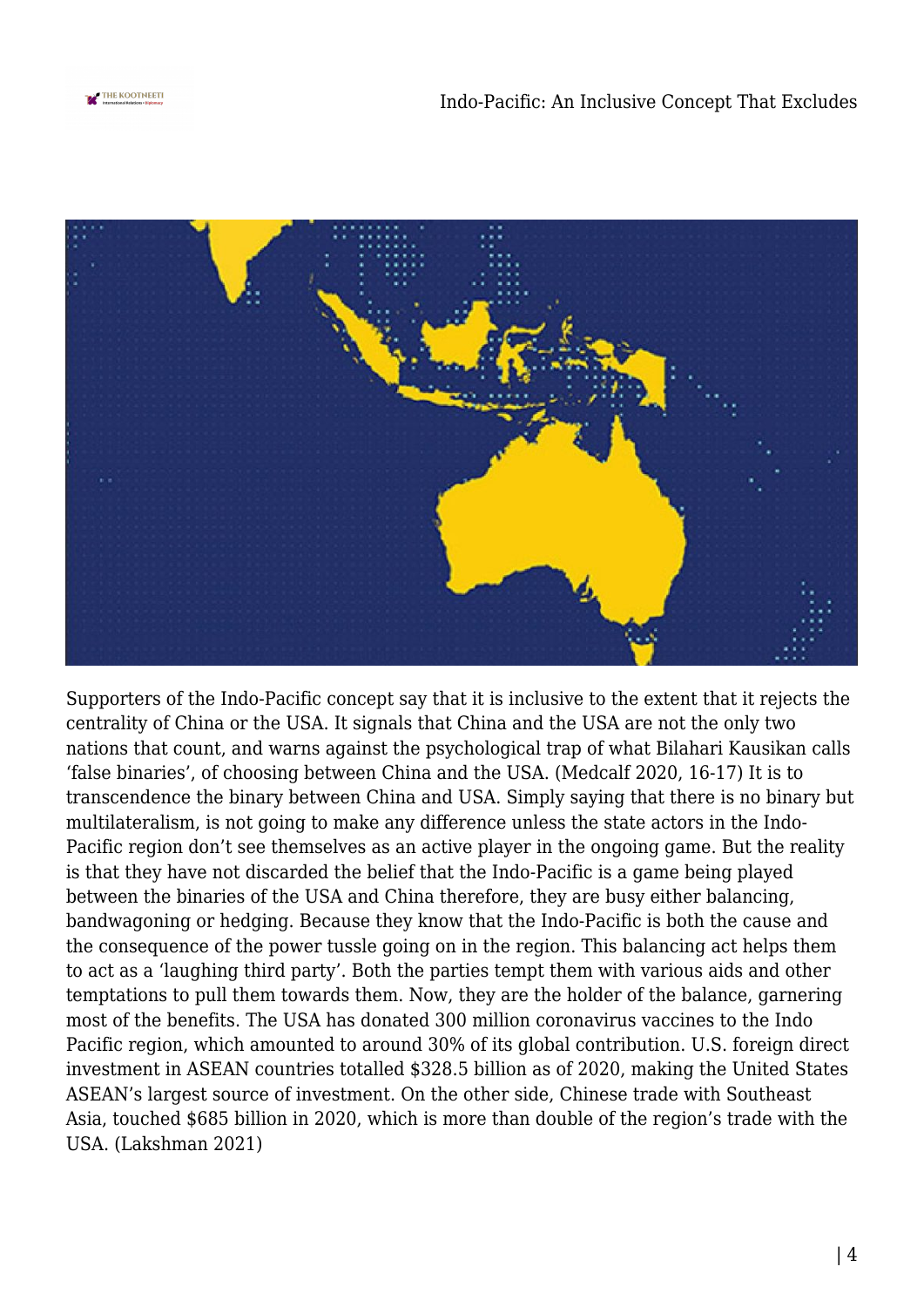

As far as liquidating the binaries is concerned, they have no or a little option. Because if they clearly reject the concept of Indo-Pacific, on one hand, they will lose the importance that they are enjoying in the changing world order, because of the concept, on the other hand, it will be received by the USA with displeasure. And if they wholeheartedly accept the concept and become an active player in the game being played, they will lose the perks from China.

The Southeast Asian states are hedging to keep going with the binary. They are dependent on the USA for security reasons and on China for economic and political reasons. The Indo-Pacific Economic forum launched by US president Joe Biden is joined by 12 other states including India. The launch of the Indo-Pacific economic framework is not just to integrate the region economically but also to counter China dominated RCEP. Some of the countries like Singapore, Thailand, Vietnam, etc. who are in RCEP and are hedging the US-China binary in the Indo-Pacific, also joined the IPEF. This shows the tilt of balance and the will of the Indo-Pacific countries to reduce dependence on China by diversifying their market.

Though Indo-Pacific is very inclusive, it dilutes the existing US-China binary by providing more importance and centrality to other players in the region. But this inclusion is based on the exclusion of China from the framework. The Indo-Pacific concept beautifully checkmates China by excluding it from the concept and sugarcoating the exclusion with inclusion.

## **References**

Addiss, Stephen, Laozi, and Lao-Tzu. 1993. *Tao te ching*. Translated by Stephen Addiss and Stanley Lombardo. N.p.: Hackett Publishing Company.

Das, Udayan, and Catherine Putz. 2019. "What Is the Indo-Pacific? – The Diplomat." The Diplomat. https://thediplomat.com/2019/07/what-is-the-indo-pacific/.

Doyle, Timothy, and Dennis Rumley. 2020. *The Rise and Return of the Indo-Pacific*. N.p.: Oxford University Press.

Katzenstein, Peter J. n.d. "Area studies, regional studies, and international relations." *Journal of East Asian Studie* 2 (1): 129. 10.1017/s1598240800000709.

Lakshman, Narayan. 2021. "Explained | Understanding the U.S. strategy of 'Asia Pivot.'" The Hindu.

https://www.thehindu.com/news/international/explained-understanding-the-us-strategy-of-as ia-pivot/article37995079.ece.